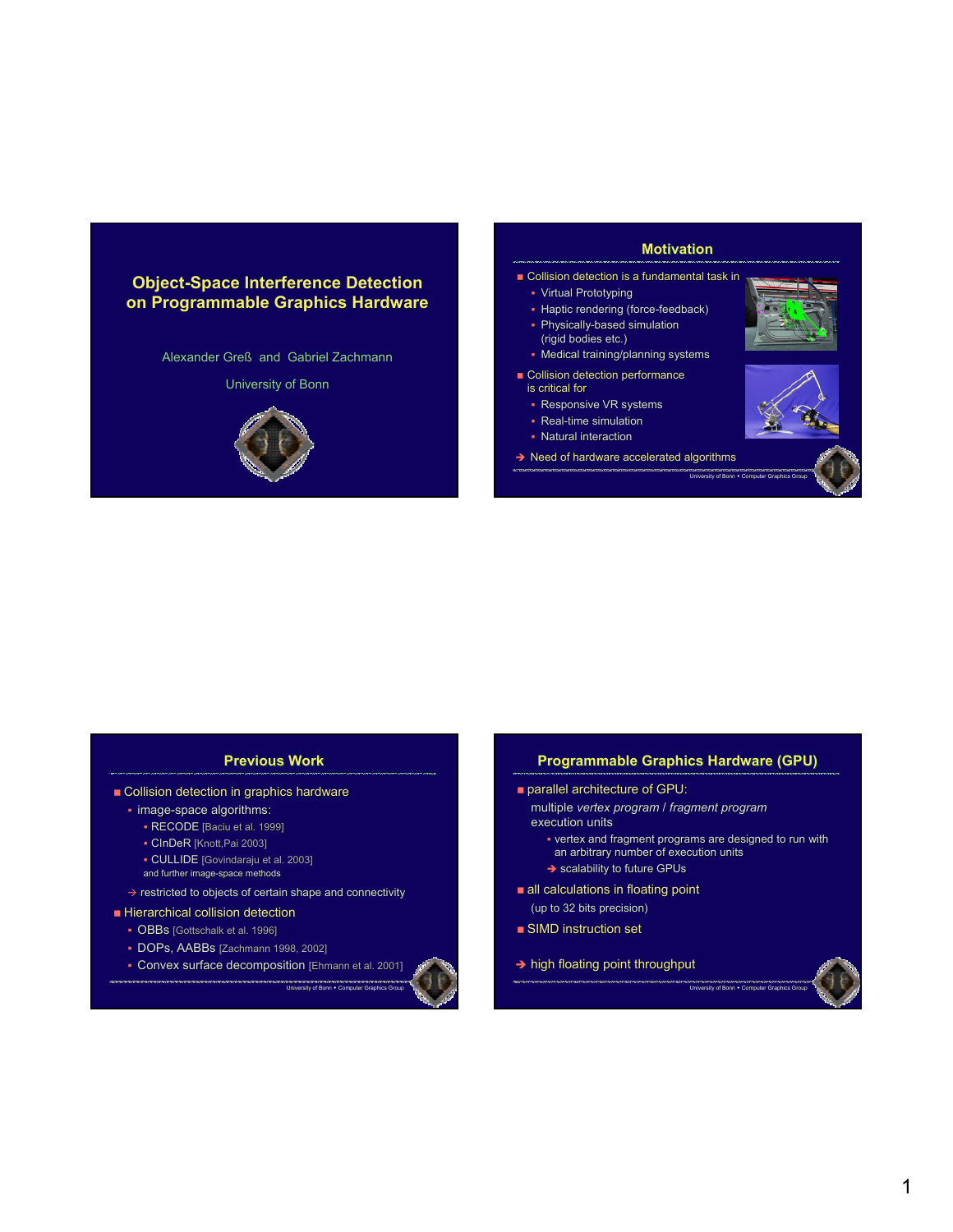

# **Our Our Goal Goal**

- Collision detection on current graphics hardware
	- using programmable graphics hardware (GPU)
	- utilizing its SIMD capabilities and high floating point throughput (using *floating point textures* for storage)
	- **· implementing an** *hierarchical* algorithm
	- *exact* interference detection in *object-space*
	- no requirements on shape, topology, connectivity

University of Bonn + Computer Graphics

#### **Bounding Volume Tree** inner nodes: bounding volumes (*AABB*s in our approach) leaf nodes: triangles Simultaneous traversal of two trees:  $\blacksquare$  all pairs of nodes  $(S_i, T_i)$  are considered, where *Si* is a node of tree *S* and  $T_i$  is a node of tree  $T$  on the same hierarchy level **for a pair of inner nodes**  $(S_i, T_i)$  **their child nodes** have to be checked only if the bounding volumes (BVs) corresponding to *Si* and *Ti* overlap Our traversal scheme: D E F G B C A

university of Bonn + Co

**breadth-first strategy (to exploit parallelism)** 



University of Bonn . Computer Graphics Group

# **Simultaneous overlap testing of multiple BVs**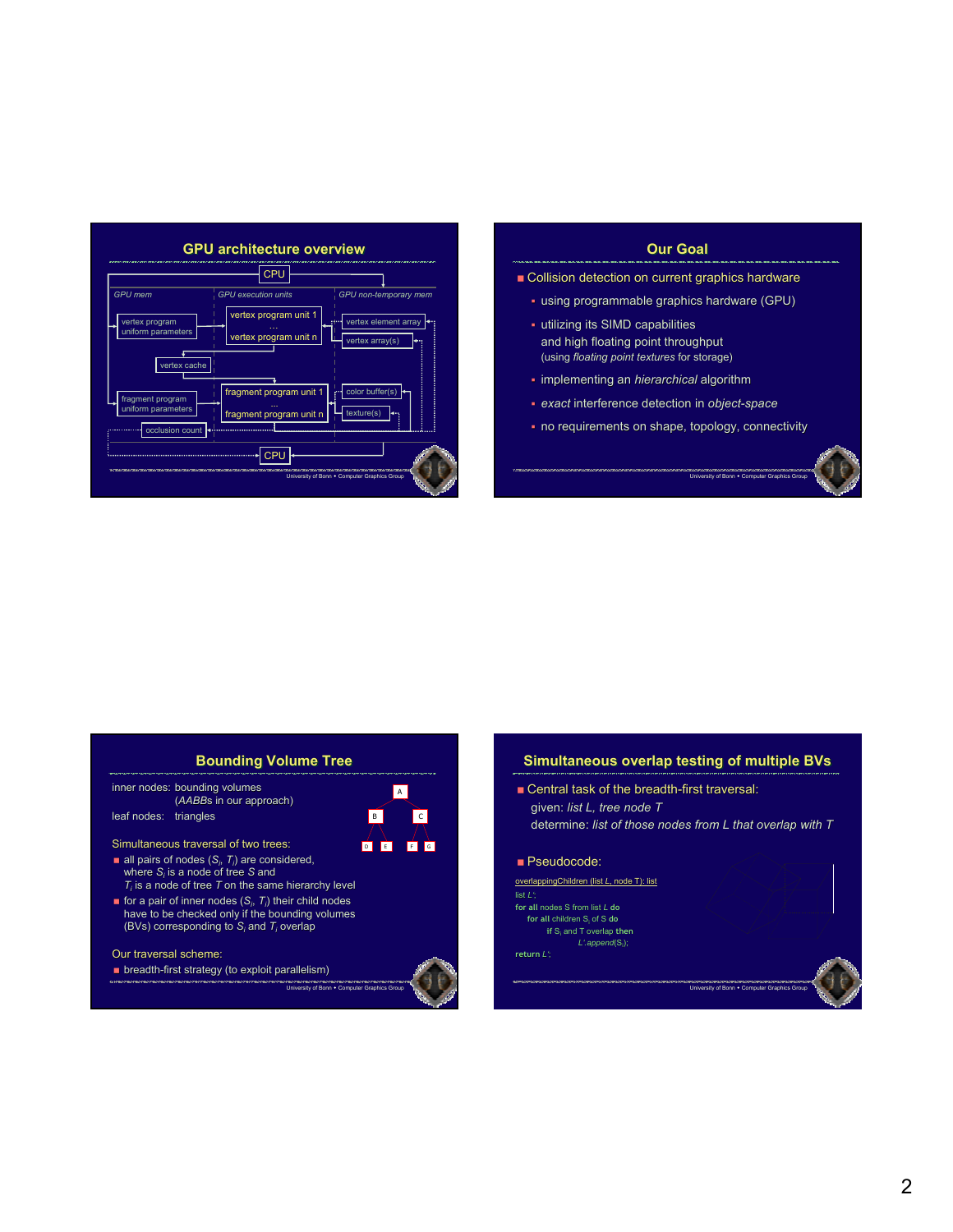# **Simultaneous overlap testing of multiple BVs**

- Idea: implement as fragment program
	- thereoretically, all overlap tests could be executed in parallel as they are independent of each other
	- parallel execution requires a data structure that allows direct access to elements (arrays); lists are unsuitable
	- arrays can be represented on the graphics hardware by (floating-point) textures

University of Bonn · Comp

 $\rightarrow$  make loop vectorizable by using arrays instead of lists



# **Simultaneous overlap testing of multiple BVs**

Naïve approach: use arrays with NULL-elements

| overlappingChildren (array a, node T): array                                                                                                    |
|-------------------------------------------------------------------------------------------------------------------------------------------------|
| array a':                                                                                                                                       |
| for all nodes S <sub>i</sub> from array a do                                                                                                    |
| for all children S <sub>ij</sub> of S <sub>i</sub> do                                                                                           |
| if $S_{ij}$ and T overlap then                                                                                                                  |
| $a'[2]+i] := S_{i'i}$                                                                                                                           |
| else                                                                                                                                            |
| $a'$ [2i+i] := NULL:                                                                                                                            |
| return a <sup>*</sup>                                                                                                                           |
| $\rightarrow$ vectorizable, but unsuitable for parallel execution by a fragment<br>program where one execution unit is assigned for each output |

University of Bonn + Computer Graphics

array element

### **Simultaneous overlap testing of multiple BVs**

#### Solution: tightly-packed arrays

1. Calculate overlap counts for the children of all nodes contained in the input array (i.e. 1 if there is an overlap, 0 otherwise)



#### **Simultaneous overlap testing of multiple BVs**

2. Build a tree by summing up overlap counts corresponds to a *mip-map*; total size *O(n)*

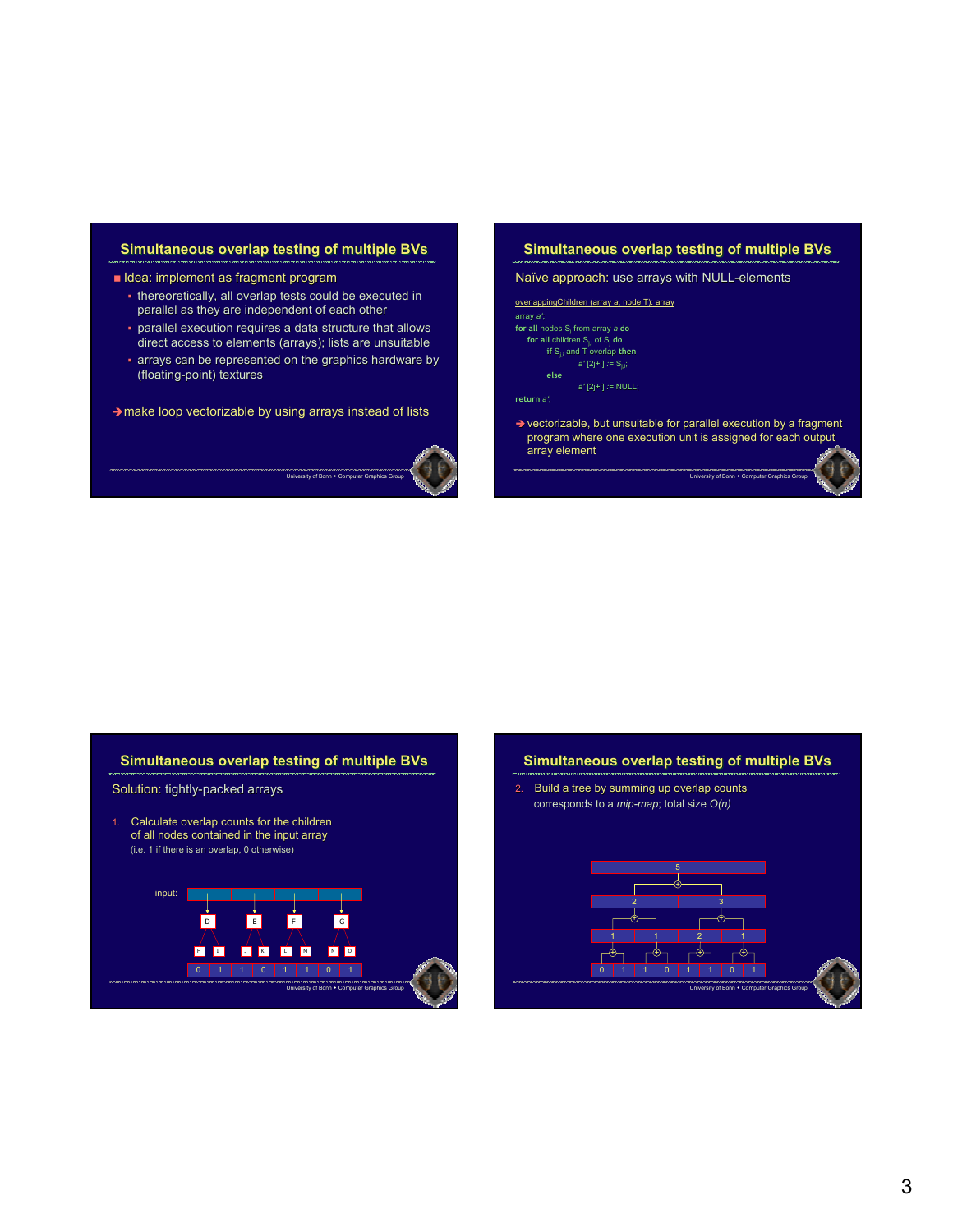# **Simultaneous overlap testing of multiple BVs**

3. Successively construct the output array



# **Simultaneous overlap testing of multiple BVs**

3. Successively construct the output array



# **Simultaneous overlap testing of multiple BVs**

3. Successively construct the output array



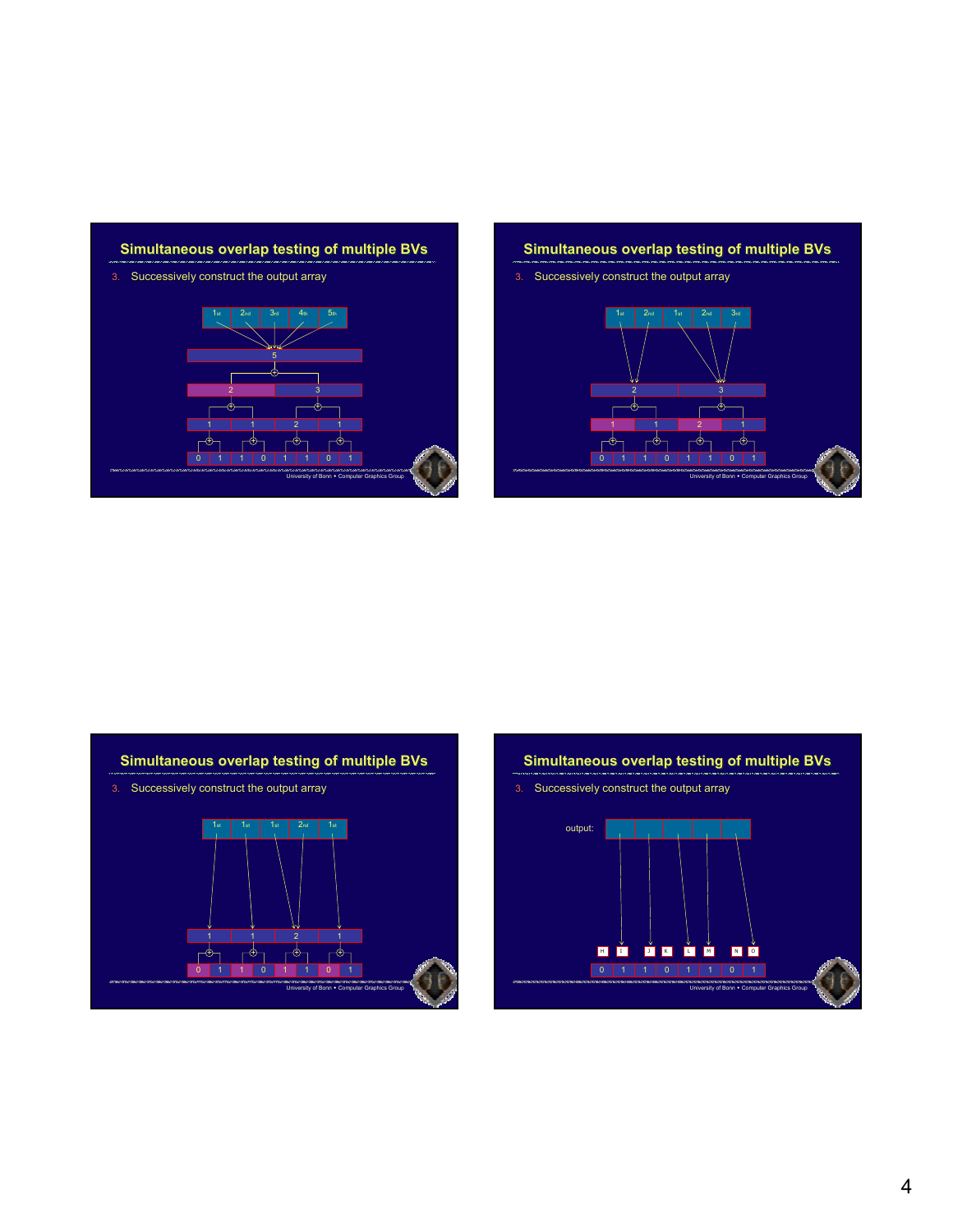



## **The overall simultaneous traversal scheme overall simultaneous traversal traversal scheme**

- Subroutine *overlappingChildPairs()*:
	- $\overline{\phantom{a}}$  is vectorizable as an array is used for input/output and there are no other dependencies between iterations
	- its subroutine *overlappingChildren()* is as described executed by a fragment program

#### $\rightarrow$  Idea: implement as vertex program

- $\blacksquare$  the input array can be specified using vertex array(s)
- $\blacksquare$  the output array must be written to vertex array(s), too

university of Bonn • Com

**requires the new ARB\_super\_buffer** OpenGL extension



#### **Implementation details**

- Mapping of data structures to GPU memory:
	- one call of *overlappingChildPairs()* corresponds to rendering *n* lines of lengths  $m_0 \ldots m_{n-1}$  into a 2D buffer, where *n* is the length of array *b* and *m*<sup>j</sup> is the length of array *a*<sup>j</sup>
	- the nodes of tree *S*, which are referenced by the elements of arrays *a*<sup>j</sup> , are stored in sets of 1D textures (up to three textures per hierarchy level)
	- $\blacksquare$  the nodes of tree  $T$ , which are referenced by the elements of array *b*, are stored in vertex arrays (one per hierarchy level)
	- the lengths of the arrays *a*<sup>j</sup> , which are determined inside the subroutine *overlappingChildren()*, are written to an additional vertex array (using *ARB\_super\_buffer* extension)
	- transformation matrixes for trees *S* and *T* can be passed to the fragment and vertex program units as program parameters

University of Bonn Computer Computer Graphics Graphics Graphics Graphics Graphics Graphics Graphics Graphics Gr